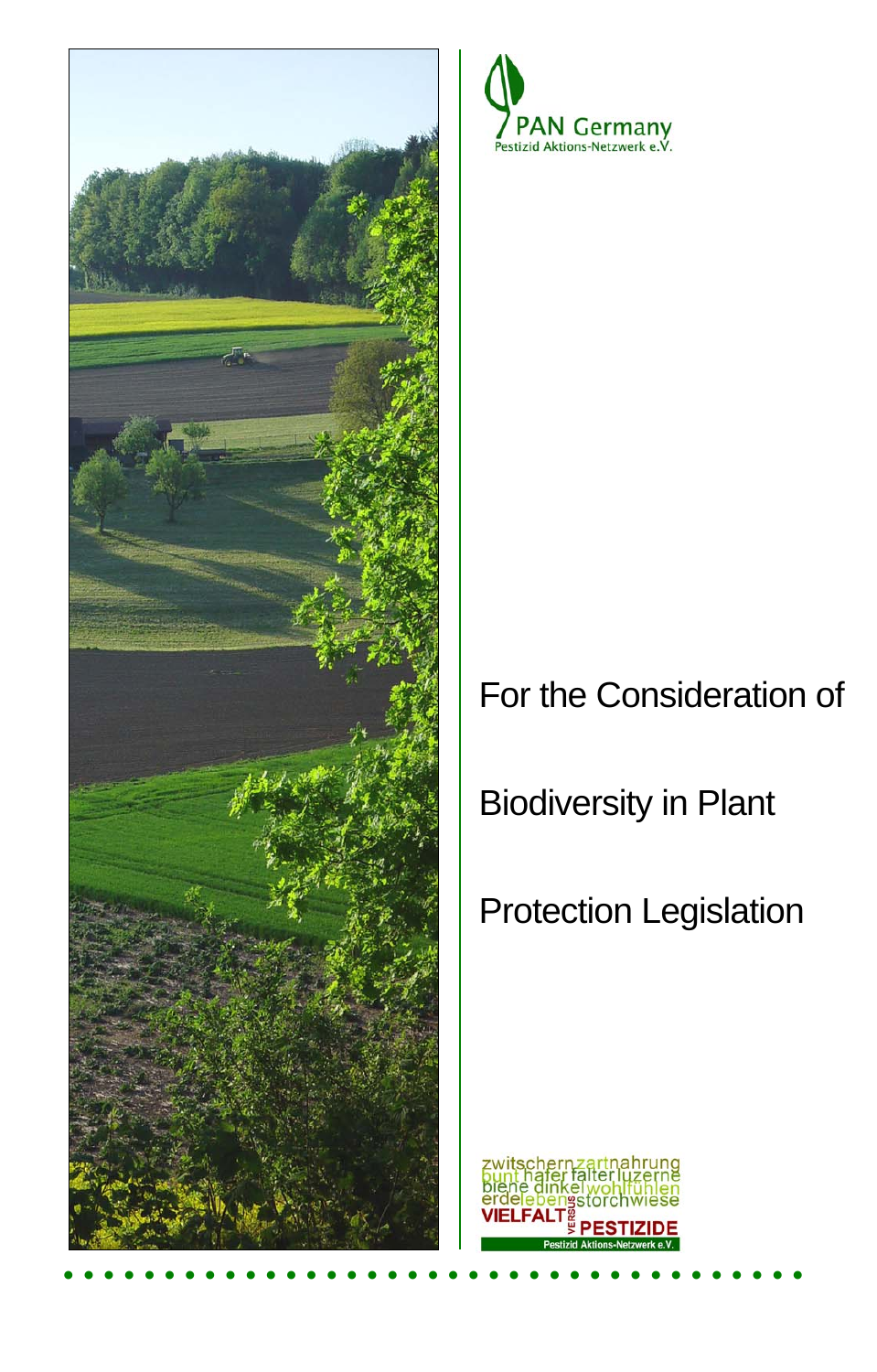#### **This publication was supported by:**



Bundesministerium für Umwelt, Naturschutz und Reaktorsicherheit



The English version of the publication was kindly supported by the **Sigrid Rausing Trust**, UK. The authors are responsible for the contents of this publication.

> **We would like to thank**  our sponsors and Reginald Bruhn for his contribution to the layout

### **Publishing details:**

© Pestizid Action Network (PAN Germany) Nernstweg 32 22765 Hamburg

Tel.: +49 (0) 40-399 19 10-0 Fax: +49 (0) 40-390 75 20 E-Mail: [info@pan-germany.org](mailto:info@pan-germany.org) Homepage: www.pan-germany.org

Donation account: Postbank Hannover Account number 470588-307 Bank number (BLZ) 250 100 30

Editor: Carina Weber Authors: Susan Haffmans, Susanne Smolka 2008

ISBN 978-3-9812334-2-1 German original edition: ISBN 978-3-9810186-9-1

#### **Photo credits**

Title: © KurtMichel/www.pixelio.de p. 4: © Engelbogen/www.pixelio.de p. 6: © Cornerstone/www.pixelio.de p. 9: © University of Hertfordshire, Agriculture & Environment Research Unit p. 14: © Stiftung Naturschutz Schleswig-Holstein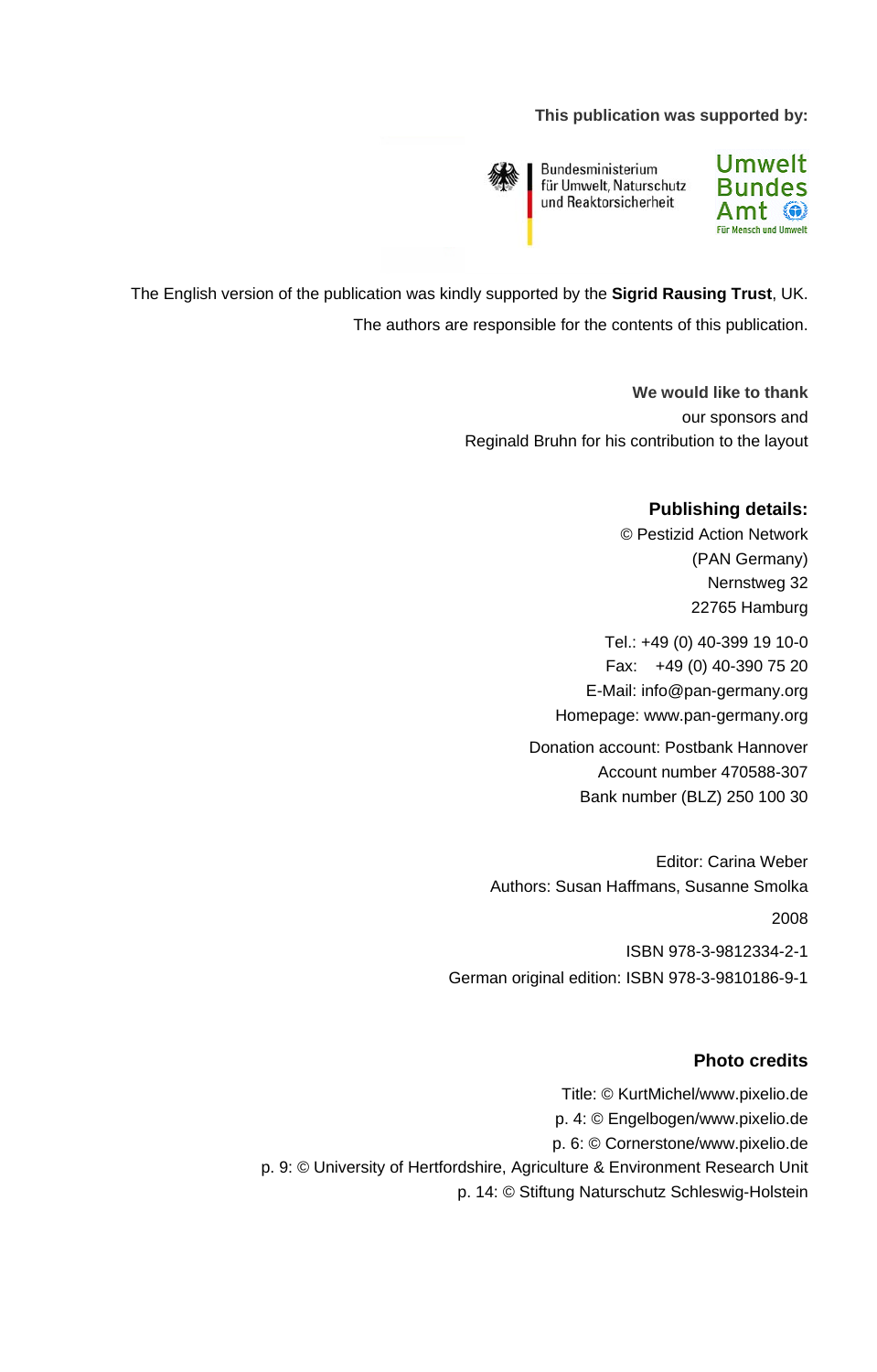## **Contents**

| 3. | Biological diversity in plant protection legislation -       |
|----|--------------------------------------------------------------|
|    |                                                              |
|    | 91/414/EEC Directive concerning the placing of plant         |
|    | The German Programme for the Reduction of Chemical           |
|    | The Thematic Strategy on the Sustainable Use of Pesticides   |
| 4. | PAN's demands for the consideration of biodiversity in plant |
|    |                                                              |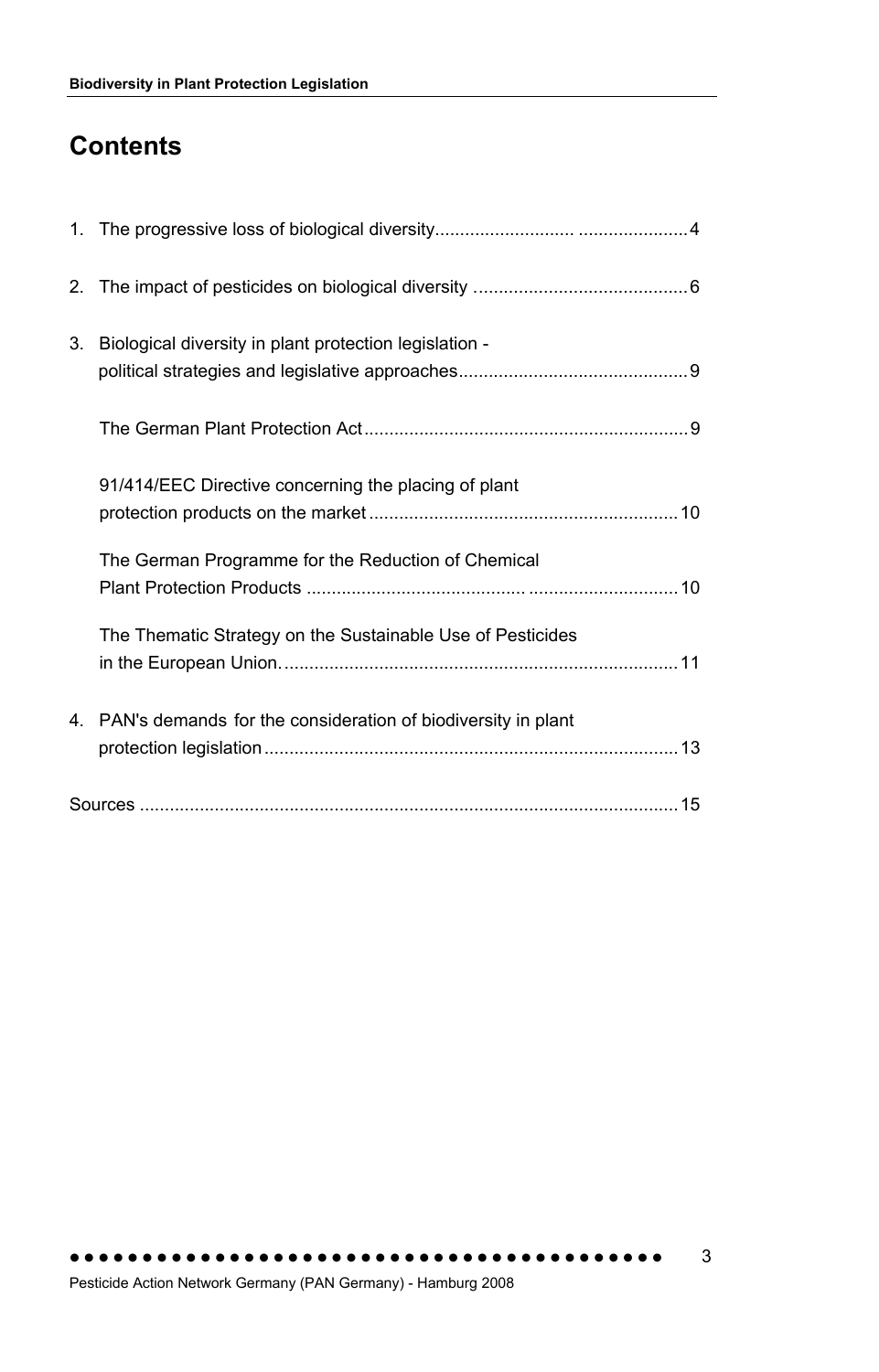

### The progressive loss of biological diversity

Biological diversity consists of three elements: the diversity of species, genetic diversity within individual plant and animal species, and the diversity of habitats. These three aspects of biological diversity are closely connected and mutually influence one another. This diversity is threatened.

For a long time, biological diversity was taken for granted. The realisation that biod iversity is a common good that must be safeguarded, that it is a finite good and that its protection requires great efforts, first materialized among experts and has now become generally accepted. This realisation manifested at international level in 1992, in Rio de Janeiro, at the Earth Summit (UN Conference on Environment and Development), when the "Convention on Biological Diversity" (CBD) was adopted. There are 190 contractual partners, and by 2008, 168 states as well as the European Union, had signed the agreement. The states that have signed the agreement pledge, according to international law, to preserve biological diversity. The CDB contains three aims of

overriding importance; the preservation of biological diversity, its sustainable use, and access and benefit sharing. The Conference of the Parties takes place every two years. In May 2008 Germany was host to the 9th Conference of the Parties (COP). The international community's aim to stop the loss of biological diversity can only be achieved if concerted efforts are made on an international, national and regional level and all areas of policy-making are involved. No matter if it's about the loss of crop species or the reduction of the area of ancient forests, human beings are responsible, either directly or indirectly, for most of the causes of the loss of biological diversity. Time is running out, as the depletion is taking place at great speed: the present estimated rate of

|  | <b>Loss of species</b> |
|--|------------------------|
|  | in Germany             |

62% of all amphibians and reptile species are placed on the Red List as endangered or threatened by extinction .

30% of our indigenous ferns and flowering plants are threatened.

**40%** of our wild animals are threatened.

**70%** of our ecosystems are threatened.

extinction is 100 to 1000 times greater than under natural conditions. Between 1970 and 2000, the species richness fell by 40% worldwide. According to the "Red List of Threatened Species" published in 2006 by the International Union for the Conservation of Nature (IUCN), 15,500 species are greatly endangered, including 23% of all mammals1. Complete ecosystems, such as the tropical rain forests, which constitute one of the "Hot Spots" of biological diversity, are threatened.

Considering that our knowledge of biological diversity is still very limited, these figu res are all the more alarming. Of the estimated 10 to 100 million species on the planet, only 1.8 million species are "known". Many of these "known species" only have a scientific name. Nothing is known about the characteristics of these species, their mutual interaction with other species and about their position in ecosystems. Only 40,000 species have been studied to determine the extent of their endangerment.2, 3 In view of these facts, the extent of the challenge of protecting biological diversity and its sustainable use, becomes apparent.

4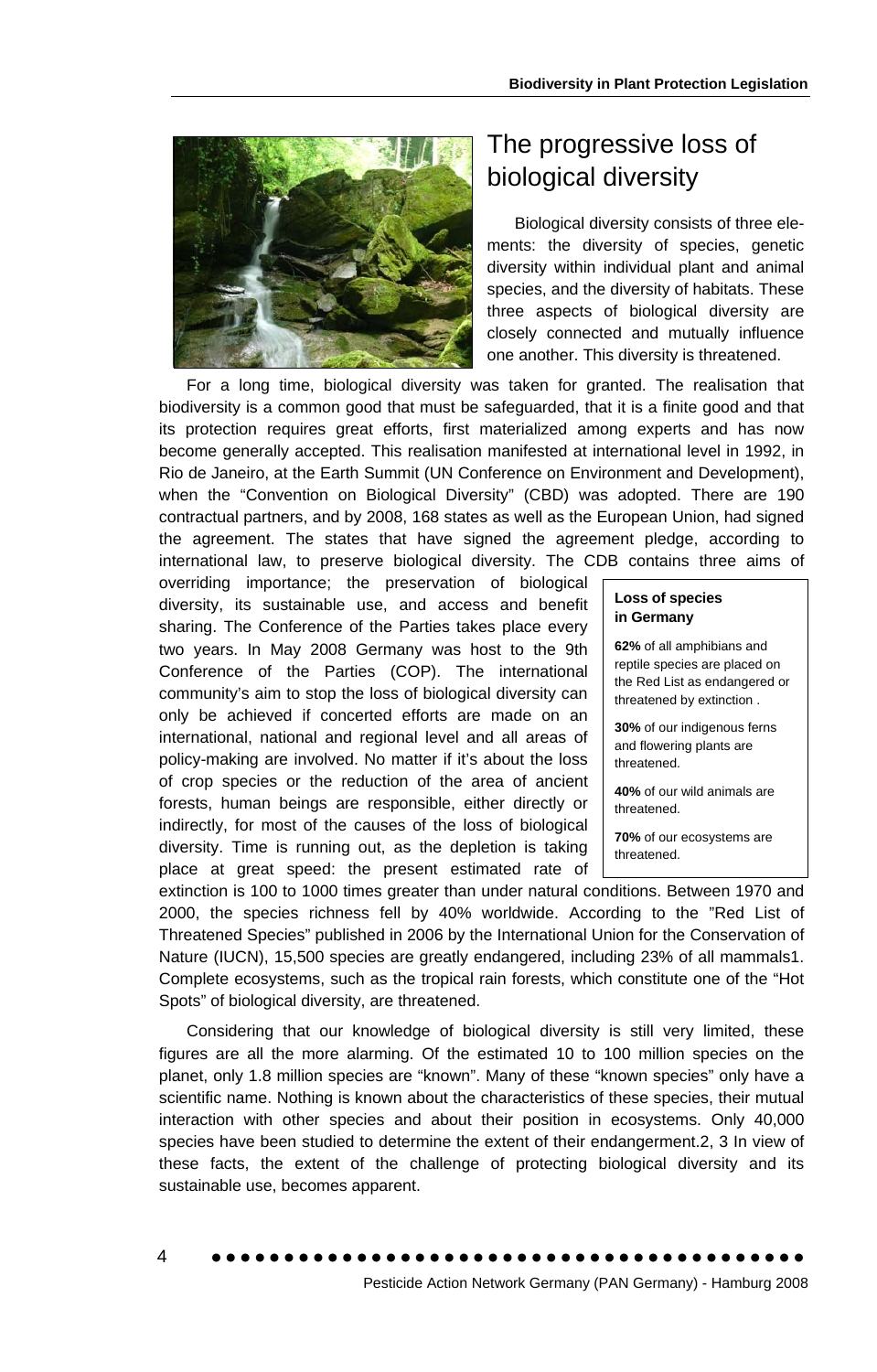Humans take what they need from nature: food, raw materials, and medicine. Nature supplies the human race with clean water and provides us with services, such as the filter function of the ground or the recreational function of the Ecosystems. The insidious loss of biological diversity becomes apparent later in technological societies than in societies that live directly from nature, where there is no possibility of compensating technologically for the losses resulting from damage to natural regulatory systems. For example, when fish stocks are exhausted due to over-fishing, the fishermen, their families and whole village communities suffer from hunger. People in industrial nations only notice the dramatic change due to rising prices, but they have the choice of buying other foods.

With the concept of "ecosystem services", an attempt is being made to estimate the economic value of biological diversity. It has been calculated that globally, eco-systems provide important services to the value of about 26 trillion euros a year. This sum is far greater than the annual world gross social product.<sup>4</sup> Despite this impressive figure, there can be no purely economic evaluation of natural systems. Biological diversity has an intrinsic value. However, as biological diversity cannot defend itself, attempts are being made by way of agreements, contracts and action plans at international, European and national level, to counteract the loss of biological diversity. In Germany, in 2008, – after 10 years of preparation – the National Biodiversity Strategy and Action Plan was published.<sup>5</sup> One of the concrete visions named in the plan is the aim to secure and increase the population of the majority of species (in particular of wild species) which typically live on agricultural land, by 2015. The surface area of agricultural biotope (highquality grassland, traditional orchards) suitable to nature conservation should increase by at least 10% in comparison with 2005. By 2010, the proportion of semi-natural landscape elements (e.g. hedges, balks, field woods, small water courses) should reach at least 5%. At present, it is around 2.5% on average. This target seems difficult to achieve in view of the increasing conversion of fallow and grassland into areas for the cultivation of intensive renewable resources for the energy and fuel industry.

At European level measures have also been initiated to protect biodiversity. The European Parliament passed an action plan in May 2007 containing concrete measures to stem the loss of biodiversity by 2010. The parliamentarians considered it important to not only quickly broaden protection measures, but also to integrate these measures into other fields of policymaking, in order to achieve coherency in the protection of biodiversity in the whole legislative framework. The text of the resolution specifies five determining factors that are largely responsible for the loss of biological diversity.<sup>6</sup> Intensive agricultural production methods are one of the determining factors.

| A future without diversity?                                         |  |  |  |  |  |  |
|---------------------------------------------------------------------|--|--|--|--|--|--|
| Worldwide there are:                                                |  |  |  |  |  |  |
| scientifically defined plant and animal<br>species                  |  |  |  |  |  |  |
| known edible plant species                                          |  |  |  |  |  |  |
| of these have been cultivated                                       |  |  |  |  |  |  |
| species are used for nourishment<br>150<br>and clothing             |  |  |  |  |  |  |
| species account for 95% of plant<br>food sources                    |  |  |  |  |  |  |
| species are cultivated and form the<br>basis of global food sources |  |  |  |  |  |  |
| What shall we live off tomorrow?<br>© PAN S H                       |  |  |  |  |  |  |
|                                                                     |  |  |  |  |  |  |
|                                                                     |  |  |  |  |  |  |

5

Pesticide Action Network Germany (PAN Germany) - Hamburg 2008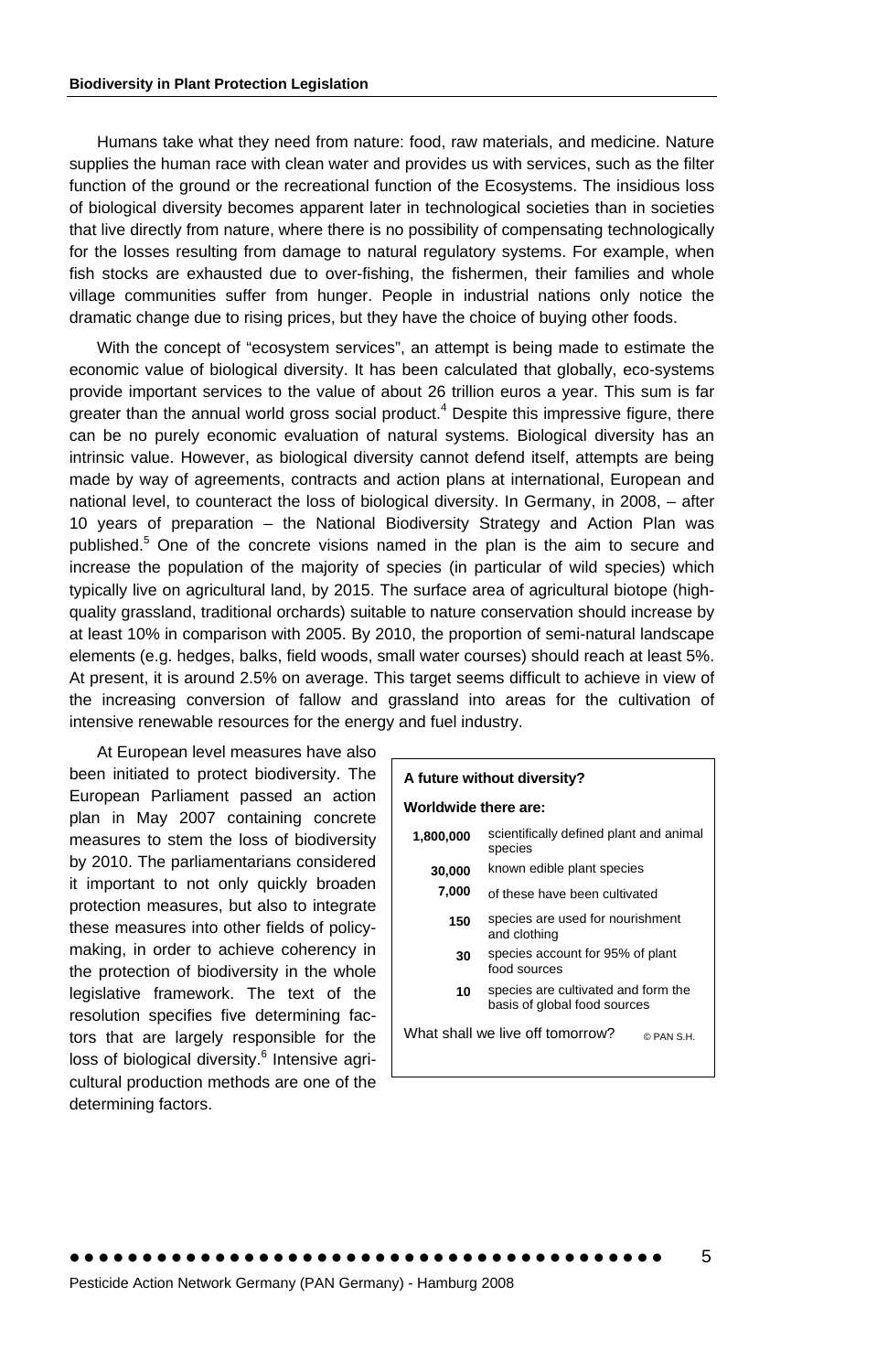#### **A Note on Agrobiodiversity**

Agriculture has a substantial influence on biological diversity, if only due to the large land use: over half of the land surface in Germany is used for agricultural purposes, about 70% of which is arable land and 30% grassland. Therefore, protection of biological diversity also means protection of agrobiodiversity. The Food and Agriculture Organization of the United Nations (FAO) defines agricultural biodiversity as the diversity of the directly used and usable living organisms which are used by human beings. This includes crops, (including their wild types), forest plants, domestic animals, animals for hunting and other useful wild animals, fish and other aquatic living creatures, useful micro-organisms and other lower organisms.<sup>7</sup> Other definitions are wider and include all resources within arable, forest, pasture and aquatic ecosystems. $8$ 

The loss of biodiversity is particularly apparent in the sector of agrobiodiversity. The international community relies more and more on fewer species of crops to provide for basic needs, and within these species the genetic spectrum is becoming increasingly limited. Now, experts have come up with the term "genetic erosion" for the loss of genetic diversity within species. This applies particularly to cultivated species such as wheat, rice, or maize.

Of the thousands of different varieties that humans have cultivated in history, only a handful remains today. Agrobiodiversity also decreases with the falling number of cultivated field crops. Agricultural technology, the green revolution, the increasing market domination of a few multinational seed companies, the industrial processing of agricultural goods and global trade with its standardisations, are driving forces in the standardisation of cultivated crops and culture species.



### The impact of pesticides on biological diversity

Various determinants play an important role in agriculture with regard to biological diversity, as shown in Table 1. It is often difficult to separate the individual aspects and their effects on biological diversity from one another. The choice of crop, the type of crop rotation and the use

of fertilizers and pesticides co-determine which plants and animals survive and establish themselves on agricultural land, which are displaced or harmed, and whether natural regulatory systems are disrupted or supported. Pesticides allow the type of agriculture that contributes to the loss of biological diversity. Special attention must therefore be paid to coherency between the protection of biodiversity and pesticide legislation (Chapter 3).

The use of pesticides affects biological diversity in three ways. Firstly, pesticides enable certain methods of cultivation that would otherwise be almost impossible without their use, such as monocultures, tight crop rotation or the cultivation of crops that are hardly adapted to the site. Secondly, pesticides can damage organisms directly, for example aquatic coenosis, if they enter surface water. Thirdly, they indirectly affect habitats, as the use of pesticides deteriorates the quantity and quality of food sources for wild animals, or in the long-term, causes a shift in the composition of species in ecosystems.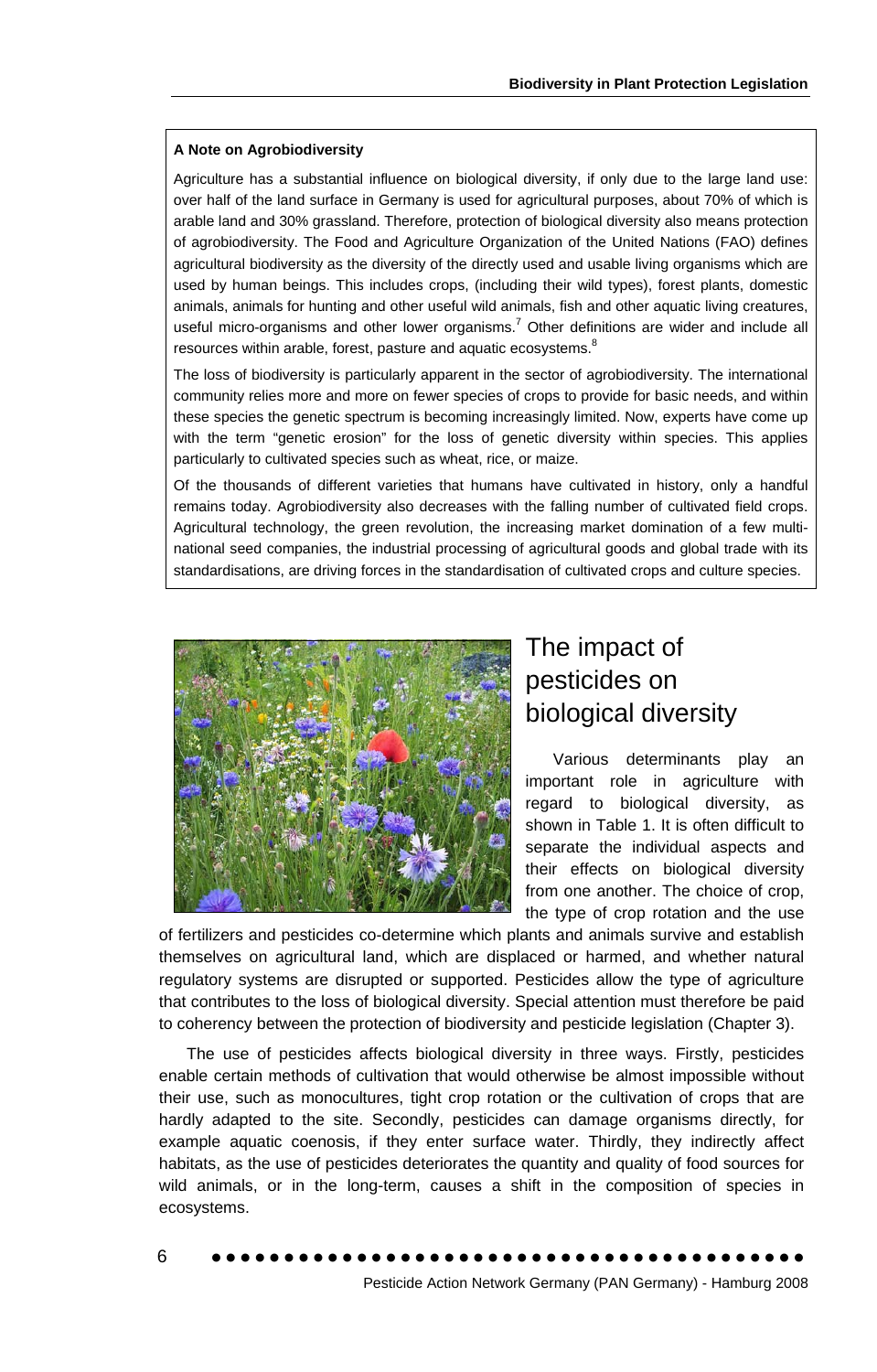| Table 1: Influences of agriculture on biodiversity                                                           |                                                                                                                                                                                                                                                                          |  |  |  |
|--------------------------------------------------------------------------------------------------------------|--------------------------------------------------------------------------------------------------------------------------------------------------------------------------------------------------------------------------------------------------------------------------|--|--|--|
| <b>Determining factors</b>                                                                                   | <b>Characteristics</b>                                                                                                                                                                                                                                                   |  |  |  |
| <b>Cultivation</b><br>Methods of working<br>the soil, fertilizing,<br>harvest techniques                     | Tillage or non-tillage practices, mulch sowing, direct<br>sowing, with or without pesticide use; fertilizer type<br>(chemical, mineral, organic); harvesting with or without<br>pesticide use, with or without, e.g. straw removal (type,<br>intensity, frequency, time) |  |  |  |
| <b>Cultivated crops</b><br>Crop rotation, choice<br>of type and variety                                      | Number of rotating crops; alteration between<br>summer/winter crops, leaf /stem crops. Variety:<br>traditional, regional, or hybrid types                                                                                                                                |  |  |  |
| <b>Structure</b><br>Size and form of cropland,<br>contact with landscape<br>components                       | Presence of free strips on the borders of arable land,<br>hedge banks, hedges, trees, groups of trees and bushes,<br>waters etc., as space for exchange, retreats, food<br>sources and habitats, and breeding grounds for living<br>creatures.                           |  |  |  |
| <b>Genetic engineering</b><br>Herbicide resistant<br>plants, insecticide<br>plants, terminator<br>technology | Active substance gap (risk of resistances), species<br>crossing (uncontrollable transfer of manipulated genetic<br>information to formerly unaltered cultivated and wild<br>plants)                                                                                      |  |  |  |

Every year, about 35,000 tons of pesticide active ingredients are used in Germany, mainly on arable land, in orchards and for growing vegetables. Farmers use pesticides to protect agricultural products from competition (grasses and weeds), fungi, pests and disease. Only a few studies have been carried out on the negative effects of pesticides on biological diversity on open land. Within the framework of pesticide registration, the direct effects of individual active ingredients on so-called "representative organisms" are examined by the authorities concerned. Conclusions are drawn from laboratory results as to how active ingredients act on the environment. Registered pesticides can still, however, prove to be harmful to certain [biocoenosis](http://dict.leo.org/ende?lp=ende&p=thMx..&search=biocenosis) or non-target organisms, despite thorough inspection and compliance with the rules of usage. Two examples follow.

Broadband herbicides and insecticides contribute to a significant reduction in the food sources for birds and small mammals in agricultural ecosystems. Studies on the





populations and breeding rate of the titmouse, as a representative of other predators, show the indirect effects of pesticides. The reason for this is that the titmouse searches for food on sprayed areas far longer than on untreated areas. Their mortality rate is greater on sprayed ground than on untreated areas, and the breeding rate is significantly lower. The repeated use of pesticides during the breeding season is particularly problematic.<sup>9</sup> These results have been confirmed by more recent studies that showed positive results after the conversion from conventional to organic farming, not only on avifauna but also on arthropods, spiders, earthworms and other organisms.<sup>10</sup>

Bottom-up Modell by White on the control of trophic levels in terrestrial biocoenoses. According to K. Martin (2001): Biologie der Biozönosen. S. 224. Springer Verlag.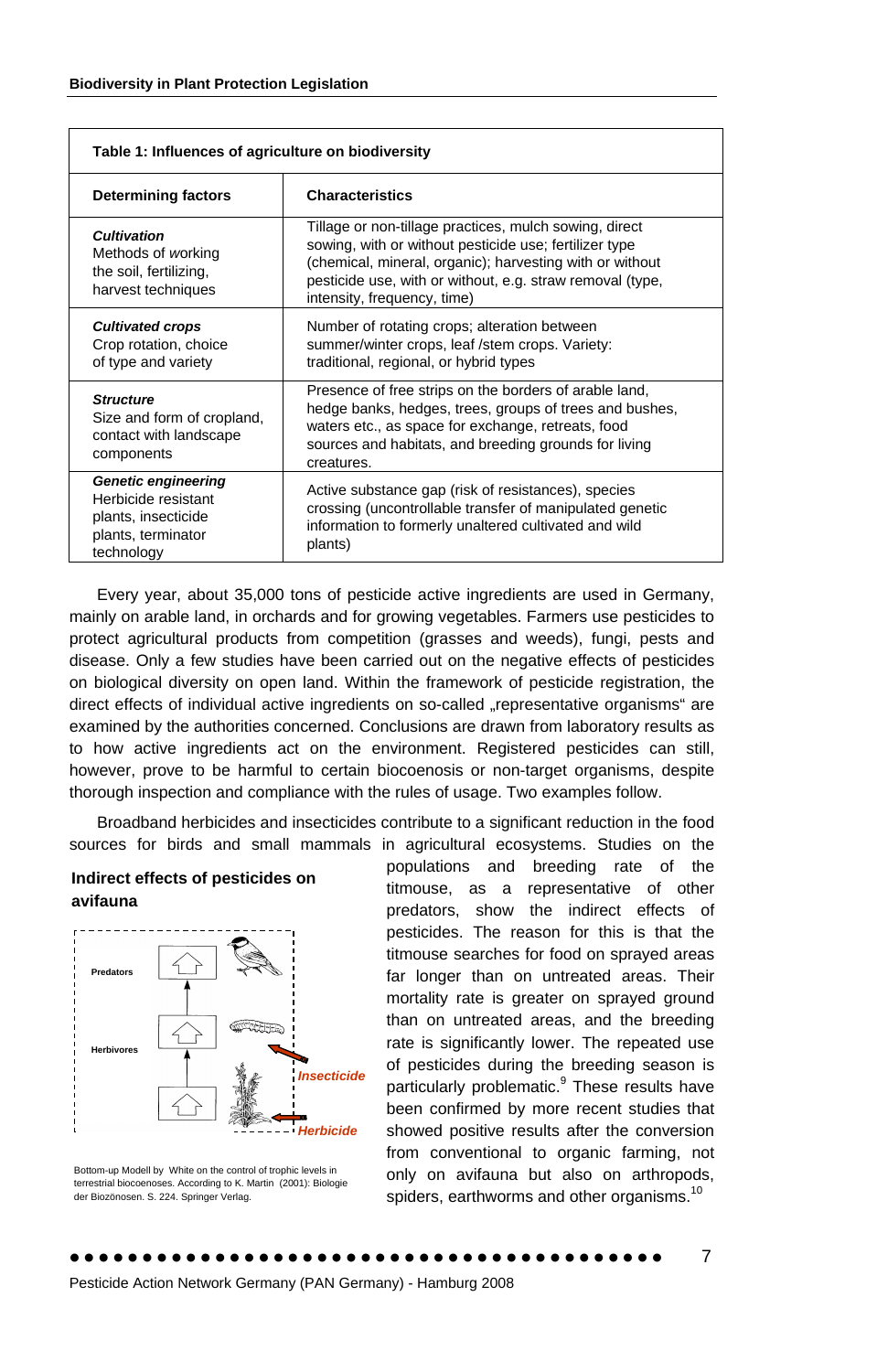Apart from the indirect effects, the direct harmful effects of pesticides on non-target organisms have been confirmed. Open land and laboratory studies in Mecklenburg-Western Pomerania (Germany) documented the direct negative influence of pesticides on amphibians (on the fire-bellied toad and the moor frog).<sup>11</sup> Despite observance of the rule stipulating a 20 metre distance from waters, as laid down in the rules of good agricultural practice for pesticide use, environmentally relevant concentrations of Isoproturon and Cypermethrin were found in the surface waters of agricultural landscapes and in the spawn and larva found there. Isoproturon is a widely used phenylurea herbicide used on grasses and field weeds in corn cultivation. Cypermethrin is a widely used insecticide of the synthetic pyrethroid group that is used against biting and sucking insects in agriculture and forestry. These pesticides caused morphologic alterations and behavioural abnormalities in the larva of amphibians, such as bent tailends, oedema and curved spines. They also caused a decrease in the breeding rate, shortened the period of metamorphosis, and had adverse effects on growth.

The fitness of animals can also be adversely affected long after pesticides were applied; for example adult animals can be more susceptible to stress factors such as drought.<sup>12</sup> With regard to species such as the fire-bellied toad, these results are alarming. If measures are not taken as quickly as possible to protect it from the harmful effects of pesticides, this animal will soon no longer be found in our landscapes. At EU level, the fire-bellied toad is protected by the Council Directive 92/43/EEC on the Conservation of natural habitats and of wild fauna and flora (Habitats Directive), where it is listed in Appendixes II and IV. Species that are listed in Appendix IV, such as the fire-bellied toad, are mainly found outside conservation areas. It is therefore necessary to extend protection measures beyond the borders of conservation areas which have to be introduced by the EU Member States. In Germany, the fire-bellied toad is listed in the Red List as a species "threatened by extinction" and according to the Federal Nature Protection Act it is to be treated as a "species requiring particular protection". It is forbidden to catch, harm or kill these kind of species, or to remove or damage their nesting and breeding grounds, their habitats or places of natural retreat.<sup>13</sup>

The above example makes it evident, however, that despite the fact that plant protection regulations have been complied with, protected animals are still harmed or killed. It becomes apparent that the modulation of pesticide exposure used in the registration procedures for Isoproturon was not secure, suggesting that the protection of biodiversity is not yet sufficiently integrated in plant protection legislation. The question arises as to whether the required coherency between the requirements of biodiversity protection and the requirements of plant protection exists, and whether there are possible gaps that must be closed.

Pesticide Action Network Germany (PAN Germany) - Hamburg 2008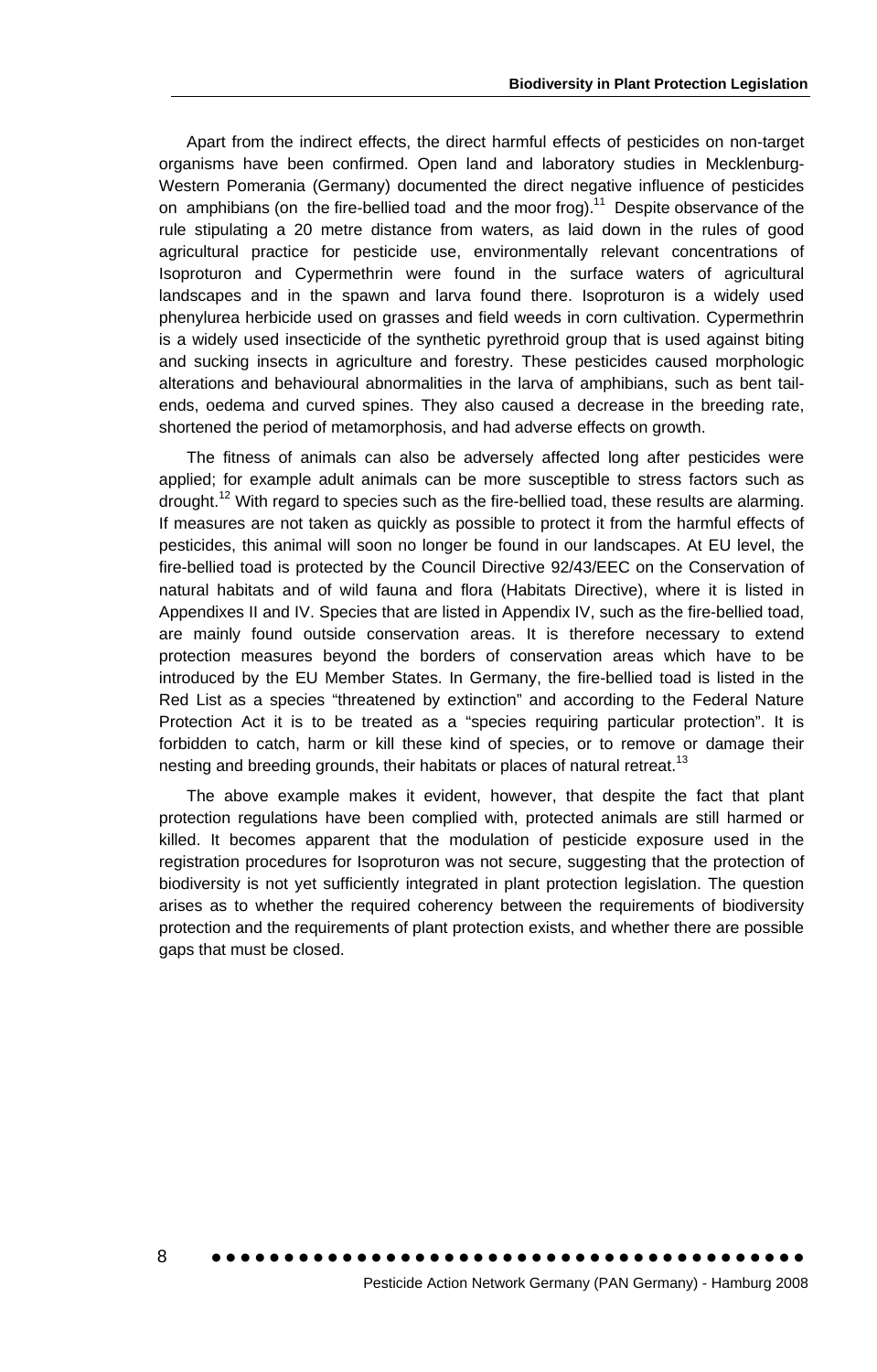

### Biological diversity in plant protection legislation: political strategies and legislative approaches

Many laws and political agreements aim to protect species and biodiversity. They include international conventions such as the International Trade in Endangered Species of Wild Fauna and Flora (CITES), European

directives such as the Habitats Directive, the Birds Directive or the Water Framework Directive, as well as German federal laws such as the Federal Nature Conservation Act. When the various laws are drafted, it must be ensured that they do not have opposite goals and that their aims do not hinder one another. Care must be taken to make legislation coherent, particularly in specialist laws such as the Plant Protection Act or the corresponding EU pesticide legislation. Here, the question arises as to how biodiversity, the subject of protection, is taken into consideration in present and future pesticide legislation.

#### **The German Plant Protection Act**

The use of plant protection products is regulated by the German Plant Protection Act. For a long time, the Plant Protection Act from 1986 was considered exemplary because, among other reasons, "the natural balance" ("Naturhaushalt") was introduced as subject of protection.<sup>14</sup> In its judgement in January, 2006<sup>15</sup>, the Court of Justice of the European Communities decided that the German Plant Protection Act does not take adequate account of particularly protected plants and animals, as it only called for pesticides not to be used "if the user must expect that their use in individual cases will have a harmful effect on human and animal health or on groundwater or have any other serious adverse effects, especially on the natural balance". Germany was reprimanded by the ruling of the European Court of Justice and was obliged to make improvements, as the Habitats Directive 92/43/EEC from 1992 clearly expresses the clear and binding prohibition of harm to endangered, particularly vulnerable species. This directive not only prohibits any encroachment on these species but also any harm that may be inflicted on them.

The Plant Protection Act was revised in 2007. When the amended version came into force in March 2008, the approximation of the specialist law with the EU legislative norms of the Habitats Directive had taken about 14 years. In future, according to the amendments in § 6 of the Plant Protection Act, it is forbidden to harm, kill or remove particularly protected wild animals and plant species or their developed stages from their natural surroundings. Strictly protected animal species and European bird species may not be significantly disturbed (e.g. during the rearing of their young or during molting) and their habitats, breeding sites and resting places, must also not be damaged or destroyed.

This is positive from the point of view of a more effective protection of biodiversity. However, the question remains as to how these regulations will be put into practice by farmers, what changes are necessary in agricultural advisory services and how authorities will control these statutory provisions. As a precaution, in their decision on the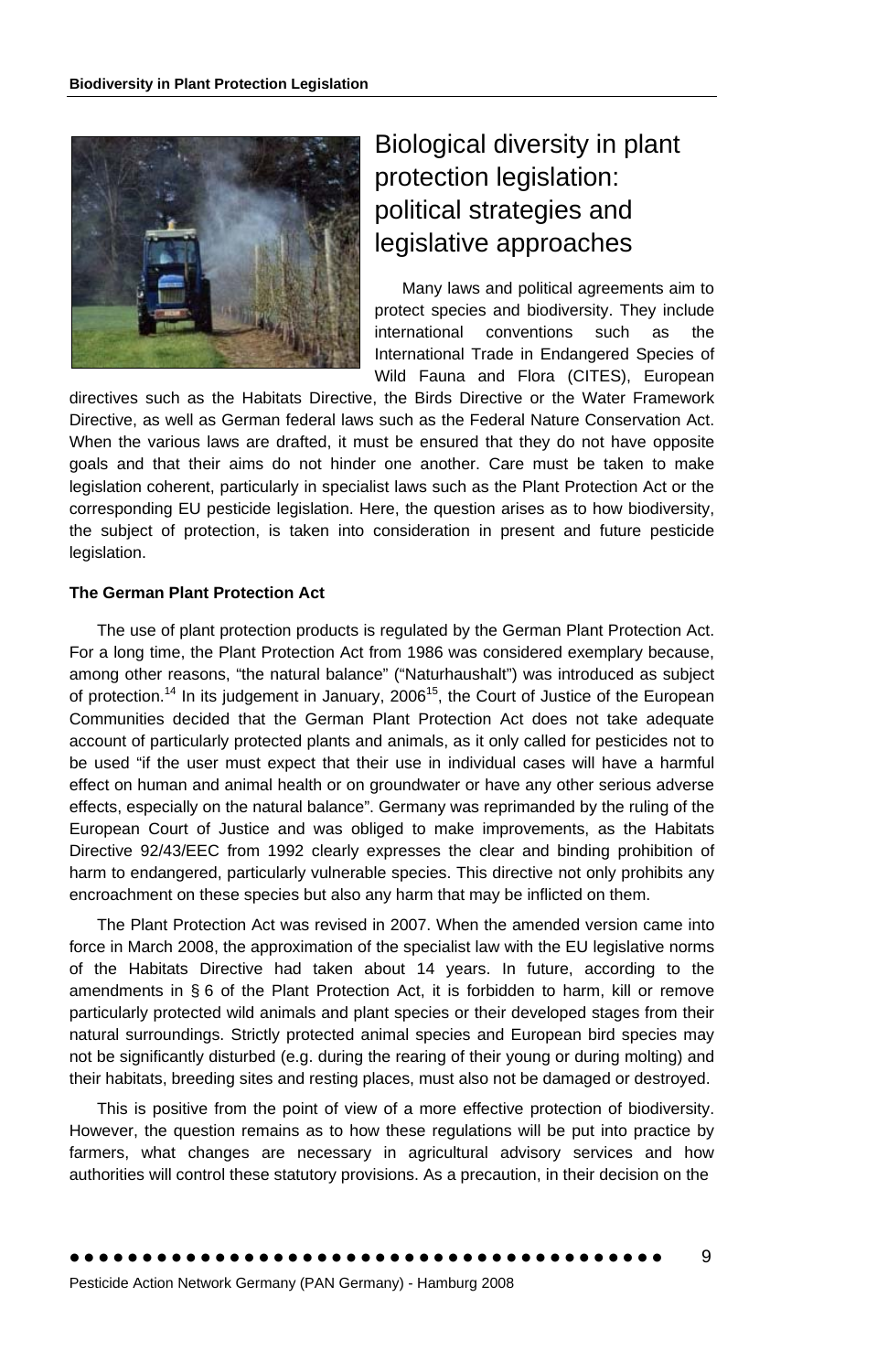amendment of the Plant Protection Act in February 2008, the State Agricultural Ministers have included the possibility of granting permission in exceptional circumstances. The criteria according to which these exceptions will be granted, is, as yet, unclear. It is expected that the implementation of the Habitats and the Birds Directive measures in the field of plant protection will take considerable time.

#### **Council Directive 91/414/EEC concerning the placing of plant protection products on the market**

Biodiversity would be best protected by prohibiting the use of pesticides that endanger biological diversity. Council Directive 91/414/EEC constitutes the legal foundation for the authorisation of active ingredients and the placing of plant protection products on the market. The European Commission hereby makes decisions on which active ingredients are permitted in commercial pesticide products. Based on this, the Plant Protection Act regulates product authorisation in Germany. Apart from the effectiveness of the pesticides, the official risk assessment evaluates how dangerous the pesticides are and what risk they present to humans and the environment. There are, hereby, no specific parameters for evaluating the effects of the pesticide on biodiversity. During the risk assessment, laboratory tests are carried out on a small series of so-called "representative organisms". The species and test procedures are, as a rule, determined by international and European guidelines. It is of little importance whether the tested species are found in the region where the pesticide is to be used or whether their sensitivity is similar to that of species found in that area. In the test the transferability and reproducibility of the results are the main considerations determining the choice of organisms and procedures. As yet, there is no testing strategy to evaluate the effects of pesticides on species requiring special protection. A further deficit of the official risk assessment is that, in general, each pesticide is evaluated individually, whereas in practice, tank loads of mixtures of various pesticides are used and different forms of contamination are found in the soil, waters and in living creatures. An examination of the possible cumulative effects on organisms and living communities is generally not carried out. Another problem is the lack of standard tests to assess endocrine disrupting effects of pesticides, although it has been proven that chemical substances, even in their lowest concentrations, can disrupt hormone function. The endocrine effects of the fungicide Vinclozolin or the antifouling TBT on animals and humans have been proven. Changes in the hormonal system lead to alterations of and damage to cell and organ development and harm the reproductive system. They can also lead to neurological impairments, behavioural changes, or to the development of cancer. In addition, in ecological systems disruptions of inter-species communication caused by pesticide and other synthetic chemicals appear to have considerable, previously underestimated, negative effects, which can potentially be far more harmful than the damage done to individual organisms. Examples of this are the disruption of the predator-prey interaction in aquatic systems, alterations in host relationships, and the symbiosis and alterations in pheromone-guided reproductive behaviour, whereby the male is no longer able to identify the female via its attractants.16

#### **The German Programme for the Reduction of Chemical Plant Protection Products"**

The German Programme for the Reduction of Chemical Plant Protection Products has been in force since the beginning of  $2005$ .<sup>17,18</sup> With the aid of various measures, its aim is to restrict the use of chemical plant protection products to the so-called "minimum necessary", and to do this more severely than previously, in order to avoid the unneces-

••••••••••••••••••••••••••••••••••••••••• 10

Pesticide Action Network Germany (PAN Germany) - Hamburg 2008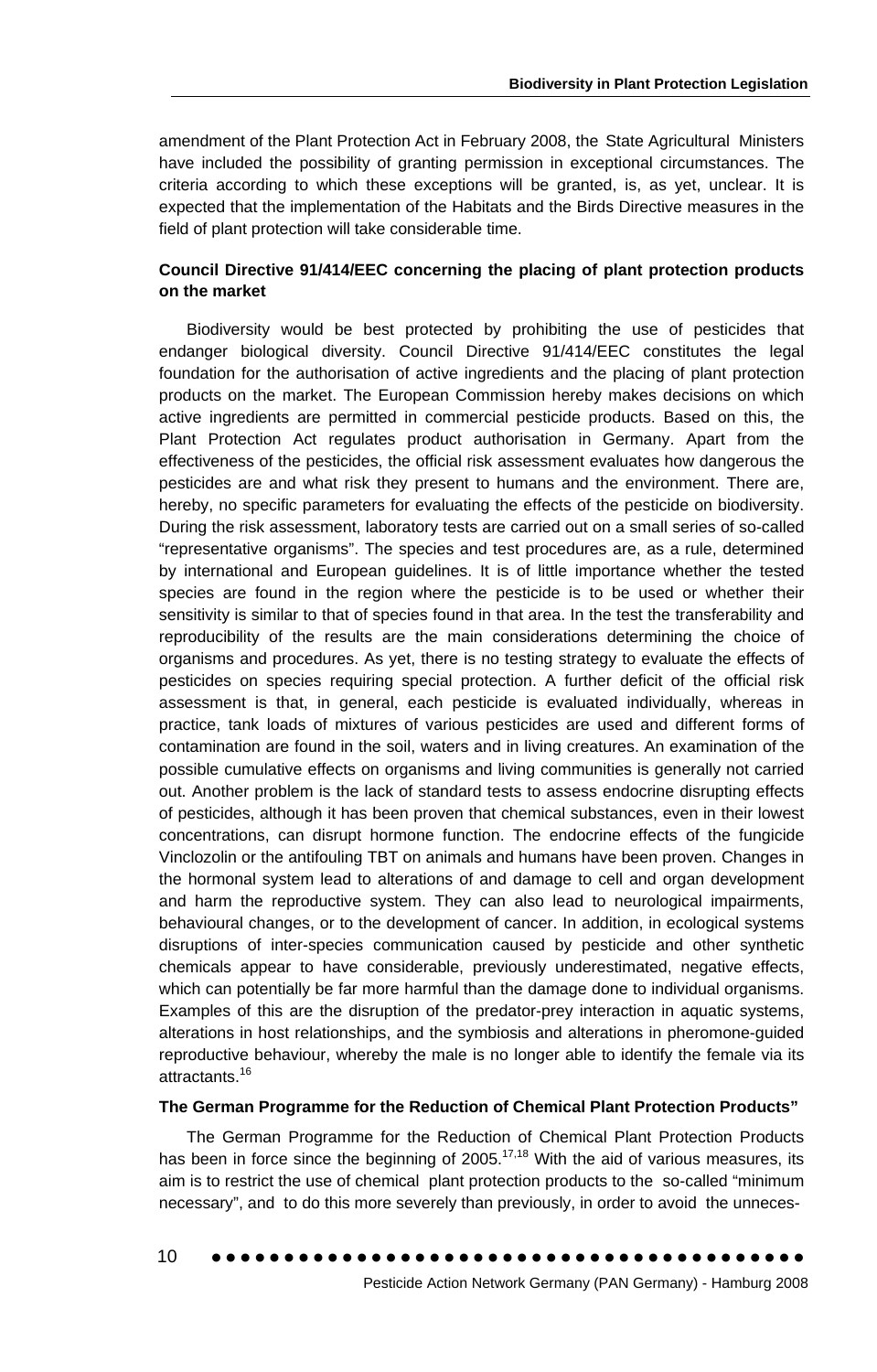sary use of pesticides. The indicator SYNOPS is used in the reduction programme to evaluate the environmental risk caused by pesticides. The risk model calculates the risk potential to terrestrial and aquatic organisms. User data, data from exposition models and from standard tests on representative organisms are linked. The model describes the possible risk to the natural balance but does not include any special assessment categories for the preservation of biological diversity.

In February 2008, after several years of revision, the Federal Ministry of Food, Agriculture and Consumer Protection (BMELV) presented a revised version of the reduction programme to the specialists in the field. In this version the term biological diversity appears for the first time, at least, in the introduction. The assumption is made that "fewer risks to the natural balance" can contribute to the preservation, or even to the promotion of biological diversity and that therefore, the reduction programme constitutes a fixed component in the National Strategy on Biological Diversity.<sup>19</sup> The results of trends observed in environmental monitoring serve as a new additional indicator. Monitoring data are drawn on, which had already been obtained during the implementation of the Water Framework Directive. The terrestrial sector is not mentioned and concrete targets for protecting biological diversity are not stated. This is also reflected in the package of measures, which does not include any measures on the protection of biological diversity. Insofar, there is no direct relationship to the goals of the Federal Government's National Strategy on Biological Diversity, according to which the populations of the majority of species living in agricultural landscapes shall be secured by 2015, and thereafter, should begin to increase again.

Great Britain is already a step ahead. In the development of the UK pesticide reduction programme, close links are made with the measures taken to preserve biodiversity. One of five expert groups in the British reduction programme is solely concerned with the subject of biodiversity. One of the targets is to stop the decline in the bird population on agricultural land by 2010. Yearly inspections of bird populations are part of the reduction programme.<sup>20</sup>

#### **The Thematic Strategy on the Sustainable Use of Pesticides in the European Union**

Already in 1993, the Council and the European Parliament passed the 5th Environmental Action Programme. One of the goals was to "significantly" reduce the use of pesticides in agriculture by the year 2002. This goal has not been achieved. On the contrary, the use of pesticides in the EU has even risen slightly.

The EU accounts for almost one quarter of the world market for pesticide products. In mid-2002, the 6th Environmental Action Programme formulated the aim of a more significant reduction in the use of pesticides more clearly and recommended a twopronged strategy. On the one hand, the existing EU regulations should be revised and the coherency with other goals of environmental protection, such as the preservation of biodiversity, should be scrutinized. On the other hand, a large gap in the European pesticide legislation regarding the use phase of pesticides should be closed. A harmonised EU legislative framework for placing pesticides on the market as well as for the regulation on pesticide residues and pollution (e.g. in food and waters) already does exits. However, there is no harmonised legislation in the EU on the use phase of pesticides. In the summer of 2006, after several years of discussions, the European Commission presented a complete package of revised and completely new drafts on pesticide regulation. At the centre of the package is the Thematic Strategy on the Sustainable Use of Pesticides or, as the case may be, its related framework directive.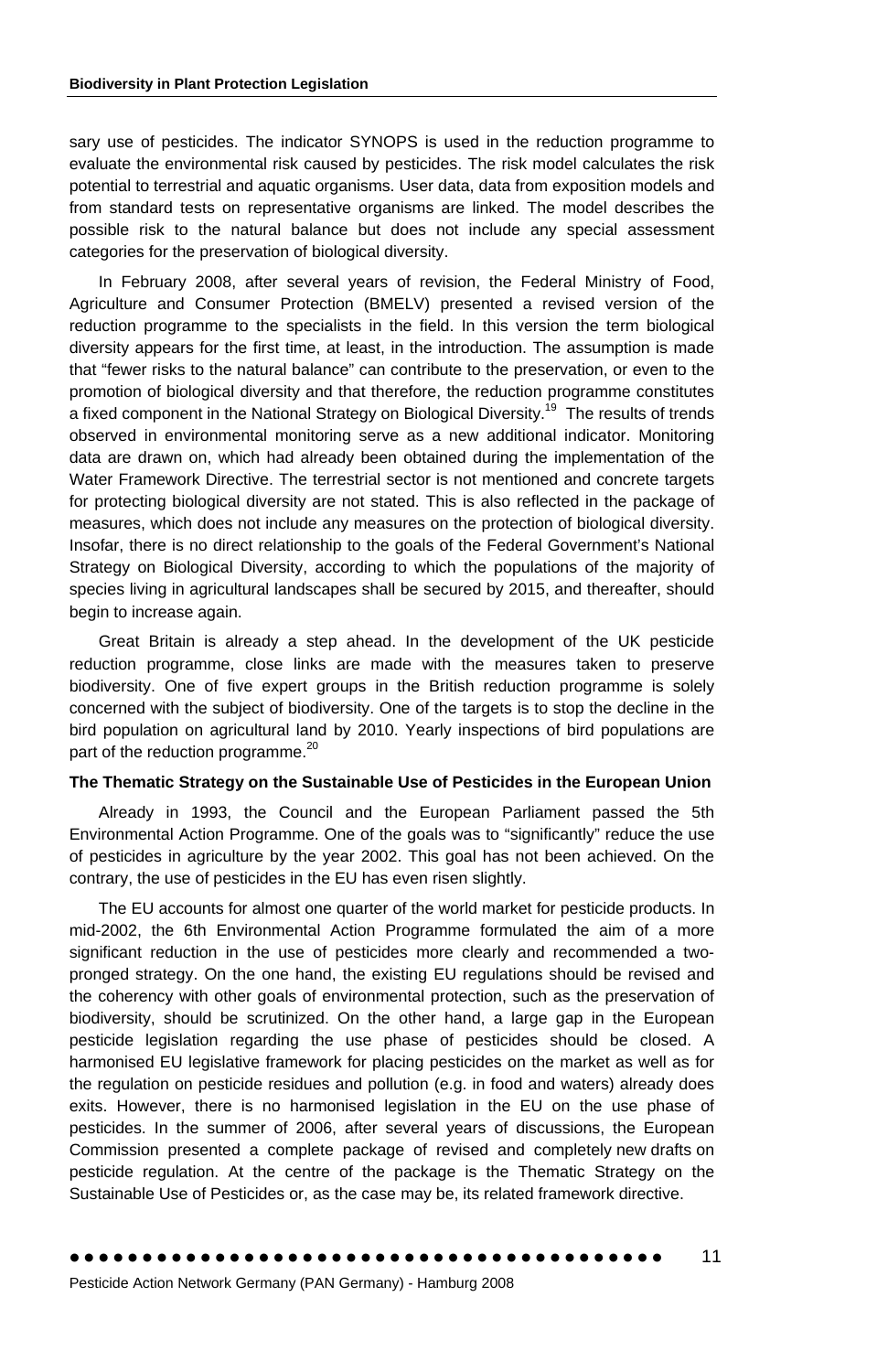According to the Commission's proposal made in the framework directive, all Member States should develop National Action Plans, similar to the political programmes developed in Denmark, the Netherlands or Sweden since the 1980s, and which Germany has developed in the "Programme for the Reduction of Chemical Plant Protection Products".

The success of such action plans regarding pesticide reduction can be seen in Denmark, a forerunner in this field. There, agricultural products contain six times less pesticide residue than the EU average, and water quality has increased considerably since the introduction of the plan. Concrete targets and timetables, such as those in Denmark, are necessary in order to send out a signal to the Member States. However, the Commission's preliminary draft foregoes this. A further step in the right direction is the establishment of the Integrated Crop Protection and Integrated Pest Management (ICM/IPM) as a mandatory procedure in conventional agriculture. Here, preventative and non-chemical procedures are given preference over chemical plant protection products. According to the Commission's draft, obligatory standards will be implemented by 2014. This appears, however, to be too weak as instrument, as in Germany the Plant Protection Act (§ 2a) as well as the general principles on good practice in plant protection already contain the maxim to carry out plant protection according to the principles of integrated plant protection. ICM/IPM has, in fact, only developed to a notable extent in a few cultures, such as in apple cultivation. Mandatory crop and regionally specific ICM/IPM standards would prove to be much more promising than general standards. Further proposals from the Commission concern improved education and training for farmers, prohibition of spraying from aeroplanes (with strictly limited exceptions), improved protection of waters , for instance by buffer zones, as well as a strictly regulated use of pesticides in or around protected areas, such as Habitat 2000 regions.

The revision of the Authorisation Directive 91/414/EEC (see above), which will become a regulation and must therefore be put into practice at national level, also has great potential to reduce the risks and the use of dangerous pesticides and of achieving positive results in biological diversity. By implementation of the substitution principle and comparative evaluation it should be made sure that, for the first time, problematic substances are taken off the market and replaced by less dangerous ones. In addition, cut-off criteria should ensure that known substances of high concern may no longer be used, for example, active ingredients which are persistent, bio-accumulative, acutely toxic, carcinogenic, mutagenic, or toxic to reproduction, or which influence the endocrine system of humans and animals. The European Parliament made a cross-party declaration on the need for the clear strengthening of prevention, health and environmental protection. For the first time ever, direct reference will be made to the protection of biodiversity, ecosystems and the populations of endangered animal and plant species in the revised regulation text. The parliamentarians also considered it important to integrate paragraph 175 of the EU Treaty on the aims of environmental protection in the draft of the regulation, so that the authorisation of pesticides is not only classified under health protection.

The conclusive vote of the EU parliamentarians is only the first step towards a compromise between the Commission, the Council of Ministers and the Parliament. This means for PAN to continue to do all it can during the course of the debate, until the new law comes into force (probably in the first half of 2009), to avoid too great a backing-off in the face of strong economic interests.

••••••••••••••••••••••••••••••••••••••••• 12

Pesticide Action Network Germany (PAN Germany) - Hamburg 2008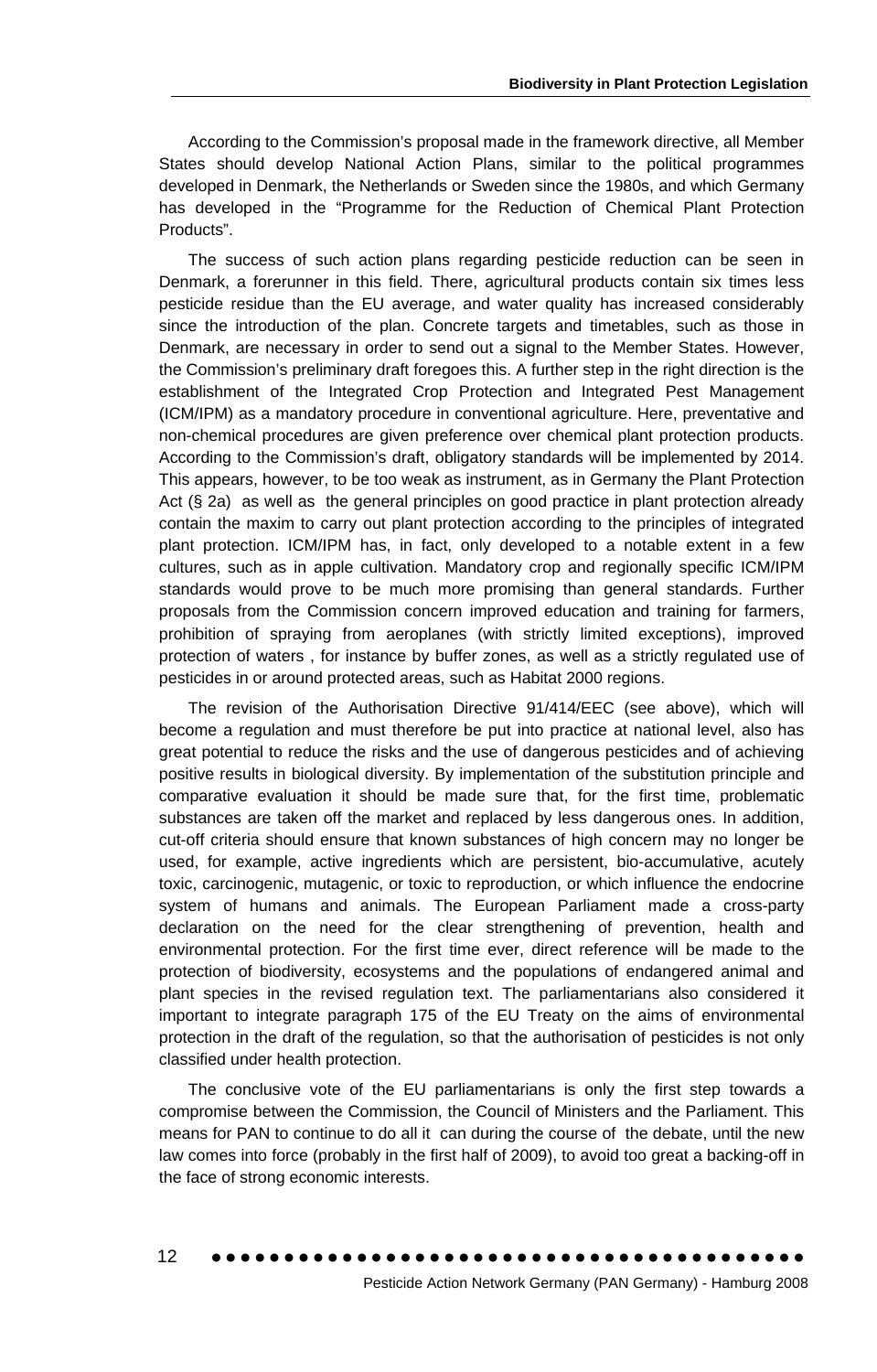#### <span id="page-12-0"></span>**Biodiversity in Plant Protection Legislation**

The greatest problem seems to be that the value of biological diversity is difficult to express in financial terms, and it is hardly possible to counteract arguments such as, for example, the loss of jobs in the pesticide industry, or fears stirred up that the EU will no longer be able to provide itself with enough food. It is therefore important that the ideal and economic value of biological diversity is communicated better from politicians to farmers and to the consumers, in order to develop the necessary legislation and political programmes. In the field of pesticide politics there is a great chance of noticeably improving and strengthening the interests of environmental protection.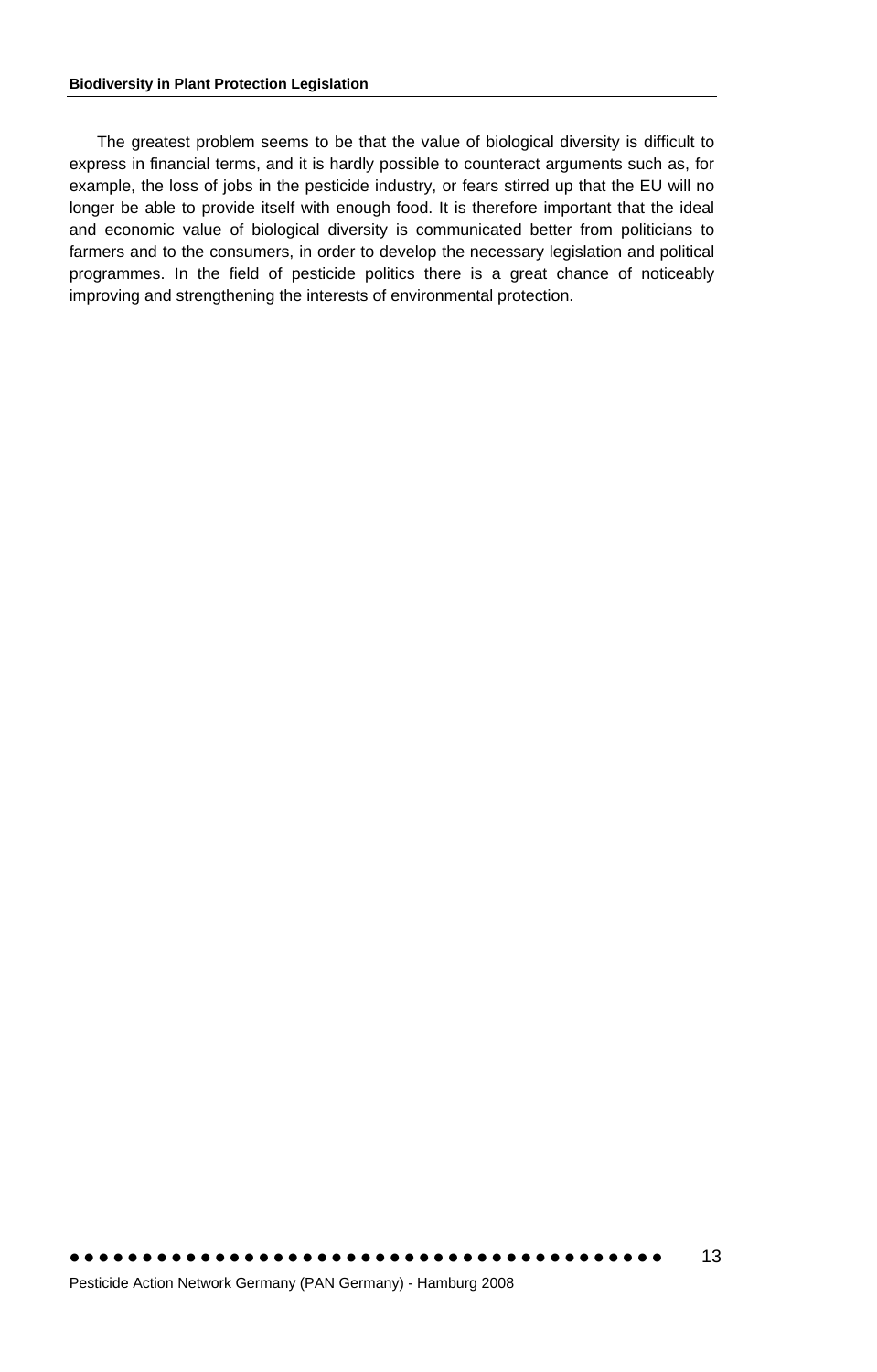

#### **Support of Pesticide-free farming methods and areas**

- Acknowledgement of the positive impact of organic farming on biodiversity through financial support for certified organic farming systems (at national and federal state level).
- Promotion of pesticide-free buffer zones, fertiliser-free strips around arable land and other border structures.
- Promotion of compensatory measures (ecological priority areas, landscape components, agri-environmental programmes).

#### **Consideration of specific risk potential in plant protection legislation and pesticide registration**

- Consideration of endangered species in pesticide registration and thereby, also the indirect and synergistic effects of pesticides on biological diversity, within the context of risk evaluation.
- Implementation of the precautionary principle in order to avoid the possible disruptive effects of communication between individuals.<sup>21</sup>
- In order to account for mixture toxicity, establishment of threshold values for sums of pesticide concentrations in the environment are necessary. This can be achieved by establishing an additional safety factor for combined effects as well as dividing individual threshold values by the number of anticipated mixture components.<sup>22</sup>
- Only such substances shall be permitted, which are detectable in standard analytic

14

### PAN's demands for the consideration of biodiversity in plant protection legislation

practice within the framework of present normal monitoring procedures .

- Establishment of biodiversity criteria in firm specifications of good agricultural practice in plant protection legislation.
- Formulating effective specifications for the reduction of efforts and special regulations for use, application, periods of application, frequency, and distance rules in ecologically sensitive regions.
- Change in cultivation in prevalence areas of amphibians. No pesticide application on spawning grounds during spawning. Restriction of time of application, taking the development phases of amphibians into consideration.

#### **Concretion of the Programme for the Reduction of Chemical Plant Protection Products**

- Creation of a direct relationship between the goals, indicators, and regulatory measures of the reduction programme and the aims of the Government's National Strategy on Biological Diversity.
- Integration of biodiversity indicators in the reduction programme.
- Designation of a binding reduction goal in the reduction programme: reduction of the intensity of the use of plant protection products, measured against the treatment index, by 25 to 30 percent (depending on the region) within 5 years.
- Concretion of the "minimum necessary" in chemical plant protection. Establishment of maximum treatment indices for individual cultures and soil climate regions.
- Binding specifications must be laid down for the reduction of pesticide effects on non-target habitats (e.g. border structures) and non-target organisms (e.g. birds, small mammals, and insects).

••••••••••••••••••••••••••••••••••••••••• Pesticide Action Network Germany (PAN Germany) - Hamburg 2008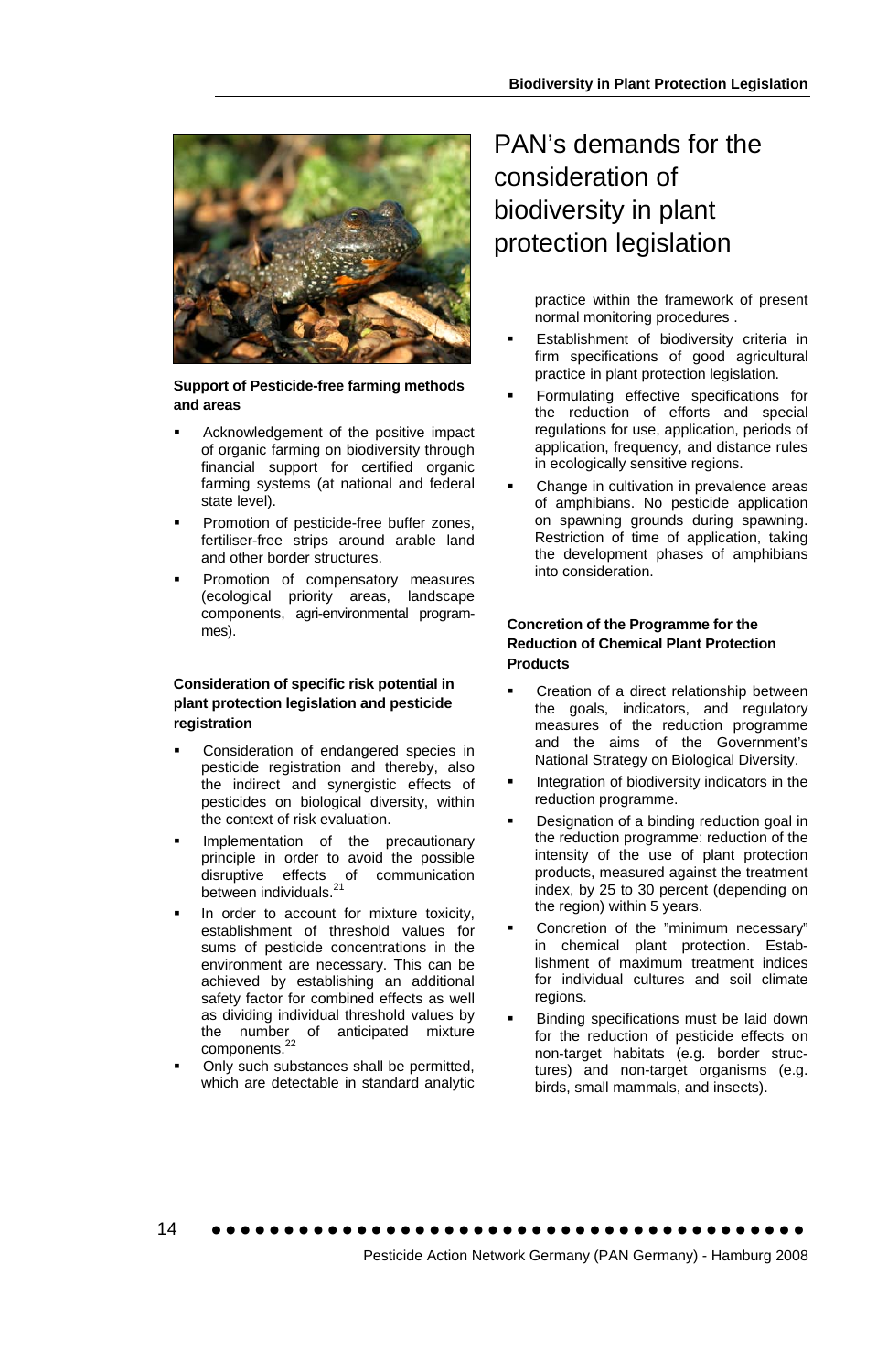### Sources

- 1 UCN Species Survival Commission (2007): 2997 IUCN Red List of Threatened Species. http://www.iucnredlist.org/
- 2 Niekisch, M. (2007): Unterwegs für die Biologiche Vielfalt – Erfahrungen mit COPs und MOPs. Speech an the Mediaworkshop "Was ist die CBD und wie komunizieren wir "Biodiversität"" organised by DNR and Forum Umwelt und Entwicklung 20/21.9.2007 in **Frankfurt**
- <sup>3</sup> Federal Ministry fort he Environment, Nature Conservation and Nuclear Safety, BMU (2007): Background Paper Facts on Biodiversity. G8 Environment Ministers Meeting, 2007, [http://www.g8.ut](http://www.g8.ut%20%0Boronto.ca/environment/)
- [oronto.ca/environment/](http://www.g8.ut%20%0Boronto.ca/environment/)env070317-gabriel.htm
- Federal Environment Agency, UBA (2007): Agricultural Sector also responsible for biodiversity. Press release No. 31/2007, http://www.umweltbundesamt.de/uba-infopresse-e/e-pinfo07.htm
- 5 Federal Ministry fort he Environment, Nature Conservation and Nuclear Safety, BMU (2008): Nationale Strategie zur Biologischen Vielfalt
- <sup>6</sup> EC Commission (2007): European Commission welcomes European Parliament's report on Halting the Loss of Biodiversity. Press release IP/07/694, 22 May 2007. http:// europa.eu.rapid/ pressReleasesAction.do?reference=IP/07/694
- 7 Food and Agriculture Organization of the United Nations, FAO (2004): What is Agrobiodiversity? Fact Sheet by the FAO, [http://www.fao.org/](http://www.fao.org/%20docrep/007/y5609e/y5609e00.htm)  [docrep/007/y5609e/y5609e00.htm](http://www.fao.org/%20docrep/007/y5609e/y5609e00.htm)
- 8 Federal Agency for Nature Conservation, BfN (2005): Agrobiodiversität. Informationsplattform Clearing-House Mechanismus (CHM) Deutschland zur CBD, http://www.biodivchm.de/konvention/ F1052472515/HTML\_Page1053440242
- Bairlein, F. (1990): Estimating density and reproductive parameters for terrestrial field testing with birds. In: Sommerville, Walker (1990): Pesticide effects on terrestrial wildlife. Taylor & Francis, London; p. 113-128
- <sup>10</sup> Hole, D.G. et al. (2005): Does organic farming benefit biodiversity? Biol. Conservation, 122, p. 113-130
- <sup>11</sup> MLUV Brandenburg (2003): Einfluss von Pestiziden auf Laich und Larven von Amphibien
- 12 Schmidt, B R. (2007): Prädatoren, Parasiten und Geduld: Neue Erkenntnisse zur Wirkung von Pestiziden auf Amphibien. In: Zeitschrift für Feldherpetologie, Band 14, Heft 1
- <sup>13</sup> WWF (2007): Hintergrundinformation Rotbauchunke. <http://wwf-arten.wwf.de/media/>
- 169/Rotbauchunke\_ Maerz2007.1.pdf 14 Natural balance: "environmental components such as soil, water, air, flora and fauna and the interactions between them, according §2 German Plant Protection Act
- <sup>15</sup> Court of Justice of the European Communities (2006): Judgment of the court (Second Chamber) in Case C-98/03, 10 January 2006
- <sup>16</sup> Lürling M. & M. Scheffer (2007): Info-disruption: pollution and the transfer of chemical communication between organisms. Trends in Ecology and Evolution, 22: 374-379. In: European Commission DG Environment News Alert Service: Effects of Pollution on the Communication between Organisms. Science of Environment policy, 20.9.2007: <http://ec.europa.eu/environment/integration/> research/newsalert/pdf/78na4.pdf
- <sup>17</sup> Federal Ministry of Consumer Protection Food and Agriculture, BMVEL (2005): Programme for the Reduction of Chemical Plant Protection, http://www.jki.bund.de/cln\_045/nn\_921038/DE/ Home/koordinieren/reduktionsprogr/forumrcppd f.html
- <sup>18</sup> Weber, C. & S. Smolka (2006): Towards Pesticide Use Reduction in Germany. PAN Germany, [http://www.pan-germany.org/d](http://www.pan-germany.org/)eu/ ~downloaduebersicht/~downloaduebersicht-2006.html
- <sup>19</sup> Federal Ministry of Food, Agriculture and Consumer Protection, BMELV (2008): [The](http://www.bmelv.de/cln_045/nn_757120/EN/05-Agriculture/NationalActionPlanonSustainableUseofPlantProtectionProducts.html__nnn=true)  [National Action Plan on Sustainable Use of](http://www.bmelv.de/cln_045/nn_757120/EN/05-Agriculture/NationalActionPlanonSustainableUseofPlantProtectionProducts.html__nnn=true)  [Plant Protection Products.](http://www.bmelv.de/cln_045/nn_757120/EN/05-Agriculture/NationalActionPlanonSustainableUseofPlantProtectionProducts.html__nnn=true) http://www.bmelv. de/cln\_045/nn\_757120/EN/05- Agriculture/NationalActionPlanonSustainableUseof PlantProtectionProducts.html\_\_nnn=true
- <sup>20</sup> Pesticide Safety Directorate, PSD (2007): Strategy for Sustainable Use of Plant Protection Products. Biodiversity Action Plan. Version 4, November 2007:<http://www.pesticides.gov.uk/> uploadedfiles/Web\_Assets/Pesticides\_Forum/Bi odiversity\_action\_plan\_Nov\_07.pdf
- $^{21}$  Smolka, S.(2007): "Kein Schwein ruft mich an ... oder wie Umweltschadstoffe die Kommunikation zwischen Lebewesen stören können". [PAN](http://www.pan-germany.org/deu/pestizid_brief.html)  [Germany Pestizid-Brief](http://www.pan-germany.org/deu/pestizid_brief.html) September/Oktober 2007
- <sup>22</sup> PAN Germany (2007): Why Risk Assessment is necessary for Substance Mixtures. PAN Germany position on the combination effects of pesticides, Feb. 2007, http://www.pangermany.org/deu/~stellungnahmen.html